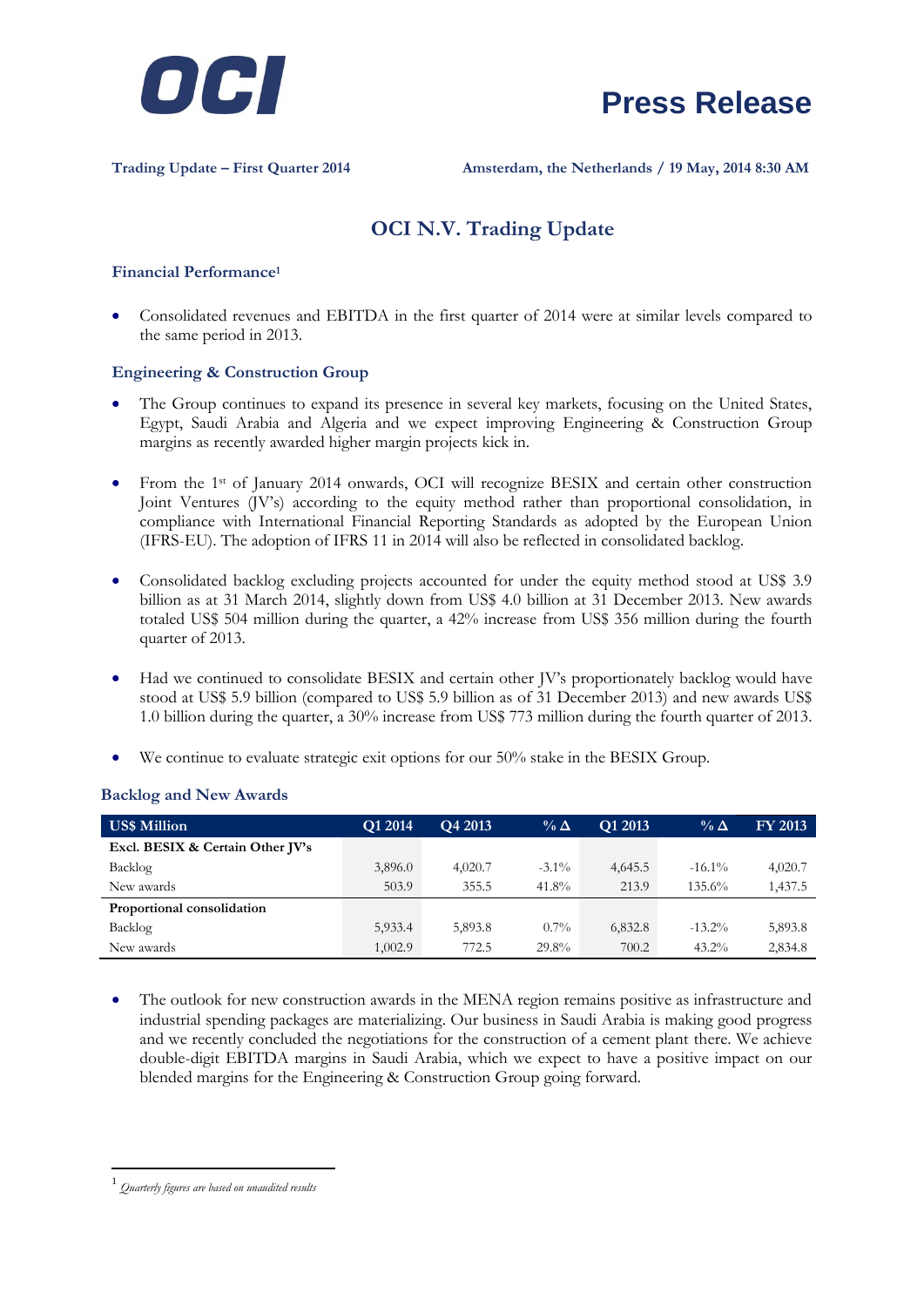

## **Press Release**

 The outlook is also strong in the United States, where a rebounding economy and an increase in energy spending will create new awards opportunities. We continue to increase our presence in this large and promising construction market.

### **Fertilizer & Chemicals Group**

- The Fertilizer & Chemicals Group benefitted from positive contribution from Sorfert and higher volumes during the quarter. The positive developments were partially offset by lower prices year-onyear and a lower contribution from OCI Beaumont as a result of a period of unplanned downtime caused by an electrical power outage.
- Total product volume sold that was produced by OCI reached 1.4 million metric tons during the first three months of 2014, a 49% increase over the same period last year, primarily driven by:
	- Contribution from Sorfert despite intermittent shutdowns in January and February caused by new export license requirements for all producers in Algeria. These issues were resolved in March and the plant was operating at full capacity in April. We expect Sorfert to continue to produce at capacity for the remainder of the year.
	- Higher operating rates at Egyptian Fertilizers Company (EFC) and Egypt Basic Industries Corporation (EBIC) compared to the first quarter of 2013. However, gas supply in the country remains volatile and the forward visibility is limited. Utilization rates in April were lower than in the first quarter due to reduced gas supply levels.
	- Higher calcium ammonium nitrate volumes following the debottlenecking at OCI Nitrogen.
	- A drop in ammonia and methanol volumes at OCI Beaumont due to the unplanned downtime.
- Benchmark prices for our products, except methanol, were lower than in the first quarter of 2013, but increased compared to the fourth quarter of 2013.

| US\$ / metric ton |                  | Q1 2014 | Q4 2013 | $\%$ $\Delta$ | O1 2013 | $\%$ $\Delta$ |
|-------------------|------------------|---------|---------|---------------|---------|---------------|
| Granular Urea     | Middle East, FOB | 340     | 313     | $9\%$         | 420     | $-19%$        |
| Ammonia           | Arab Gulf, FOB   | 452     | 439     | $3\%$         | 591     | $-24\%$       |
| <b>CAN</b>        | Germany, CIF     | 346     | 295     | $17\%$        | 355     | $-3\%$        |
| UAN               | France, FOT      | 295     | 251     | 18%           | 326     | $-10\%$       |
| Melamine          | Europe ICIS      | 1,841   | 1,842   | $0\%$         | 1.921   | $-4\%$        |
| Methanol          | US Gulf, FOB     | 629     | 584     | $8\%$         | 492     | 28%           |

### **Benchmark Prices\***

*\* Note that AS benchmark prices have not been provided, as the product is traded volume only*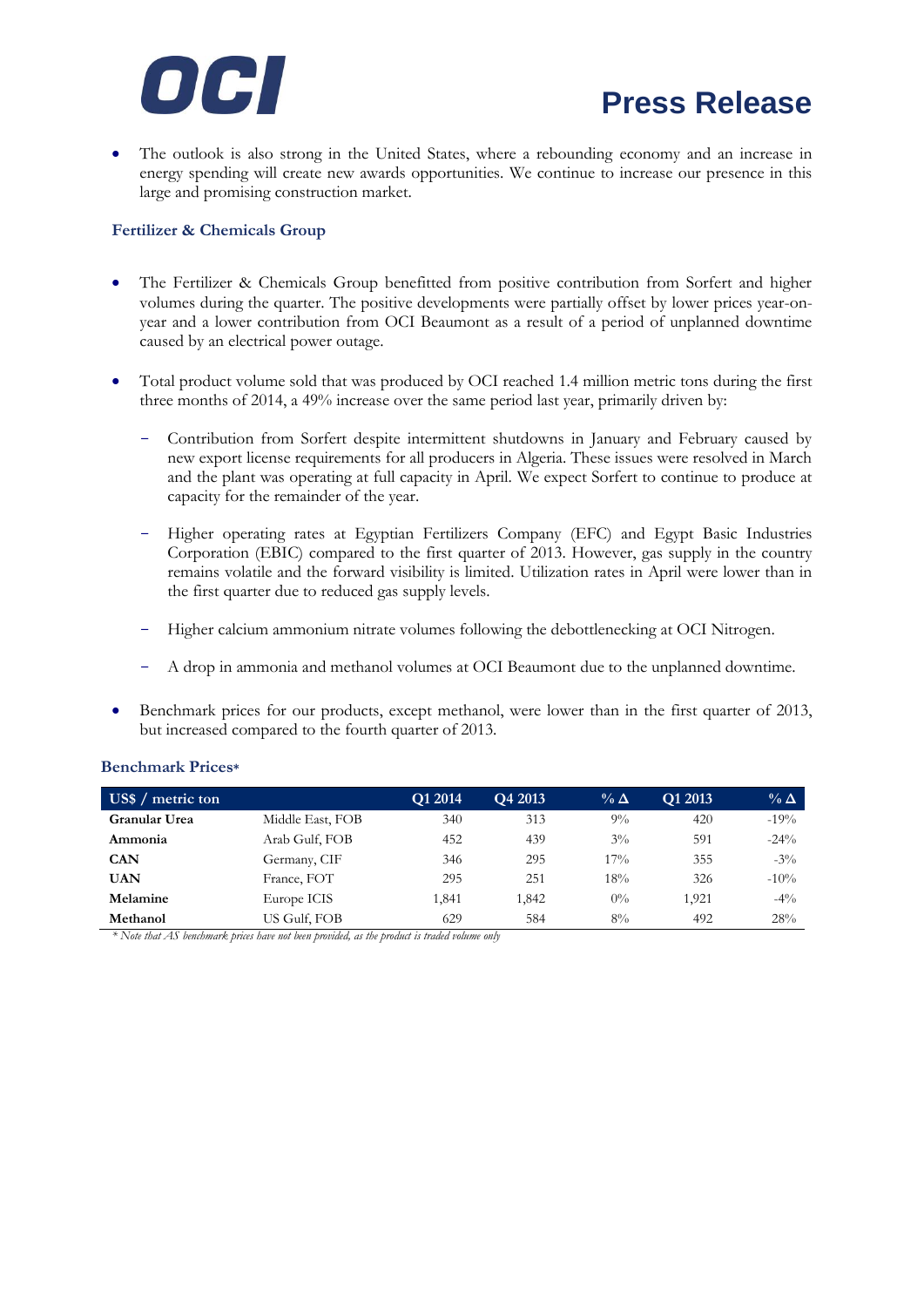

# **Press Release**

### **Product Volumes ('000 metric tons)**

| <b>Product – Sales Volumes</b>                            | Q1 2014 | Q4 2013 | $\%$ $\Delta$ | Q1 2013 | $\%$ $\Delta$ |
|-----------------------------------------------------------|---------|---------|---------------|---------|---------------|
|                                                           |         |         |               |         |               |
| <b>Granular Urea</b><br><b>OCI</b> Product Sold           | 429.5   | 270.0   | 59.1%         | 158.5   | 171.0%        |
| Third Party Traded                                        | 25.6    | 183.1   | $-86.0%$      | 343.6   | $-92.5%$      |
| <b>Total Granular Urea</b>                                | 455.1   | 453.1   | 0.4%          | 502.1   |               |
| Ammonia                                                   |         |         |               |         | $-9.4%$       |
| OCI Product Sold                                          | 313.4   | 330.6   | $-5.2%$       | 208.6   | 50.2%         |
|                                                           | 112.0   | 78.0    | 43.6%         | 28.0    | 300.0%        |
| Third Party Traded<br><b>Total Ammonia</b>                | 425.4   | 408.6   | 4.1%          | 236.6   |               |
|                                                           |         |         |               |         | 79.8%         |
| Calcium Ammonium Nitrate (CAN)<br><b>OCI</b> Product Sold | 383.0   |         |               | 268.0   | 42.9%         |
|                                                           |         | 353.0   | 8.5%          |         |               |
| <b>Total CAN</b>                                          | 383.0   | 353.0   | 8.5%          | 268.0   | 42.9%         |
| Urea Ammonium Nitrate (UAN)                               |         |         |               |         |               |
| <b>OCI</b> Product Sold                                   | 104.9   | 111.0   | $-5.5%$       | 90.1    | 16.4%         |
| Third Party Traded                                        | 36.3    | 13.0    | 179.2%        | 13.0    | 179.2%        |
| <b>Total UAN</b>                                          | 141.2   | 124.0   | 13.9%         | 103.1   | 37.0%         |
| Ammonium Sulphate (AS)                                    |         |         |               |         |               |
| Third Party Traded                                        | 475.4   | 453.0   | 4.9%          | 414.5   | 14.7%         |
| Total (AS)                                                | 475.4   | 453.0   | 4.9%          | 414.5   | 14.7%         |
| <b>Total Fertilizers</b>                                  |         |         |               |         |               |
| Total OCI Product Sold                                    | 1,230.8 | 1,064.7 | 15.6%         | 725.2   | 69.7%         |
| Total Third Party Traded                                  | 649.3   | 727.1   | $-10.7%$      | 799.1   | $-18.7%$      |
| <b>Total Fertilizers</b>                                  | 1,880.1 | 1,791.8 | 4.9%          | 1,524.3 | 23.3%         |
| <b>Industrial Chemicals</b>                               |         |         |               |         |               |
| Melamine                                                  | 41.8    | 38.0    | $10.0\%$      | 38.7    | 8.0%          |
| Methanol                                                  | 141.4   | 167.8   | $-15.7%$      | 182.9   | $-22.7%$      |
| Total industrial chemicals                                | 183.2   | 205.8   | $-11.0%$      | 221.6   | $-17.3%$      |
| Total                                                     |         |         |               |         |               |
| Total OCI Product Sold                                    | 1,414.0 | 1,270.5 | 11.3%         | 946.8   | 49.3%         |
| Total Third Party Traded                                  | 649.3   | 727.1   | $-10.7%$      | 799.1   | $-18.7%$      |
| <b>Total Product Volumes</b>                              | 2,063.4 | 1,997.6 | 3.3%          | 1,745.9 | 18.2%         |

### **OCI N.V. Investor Calendar**

Annual General Meeting of Shareholders, Amsterdam, The Netherlands H1 2014 Results Q3 2014 Trading Update 26 June 2014 28 August 2014 12 November 2014